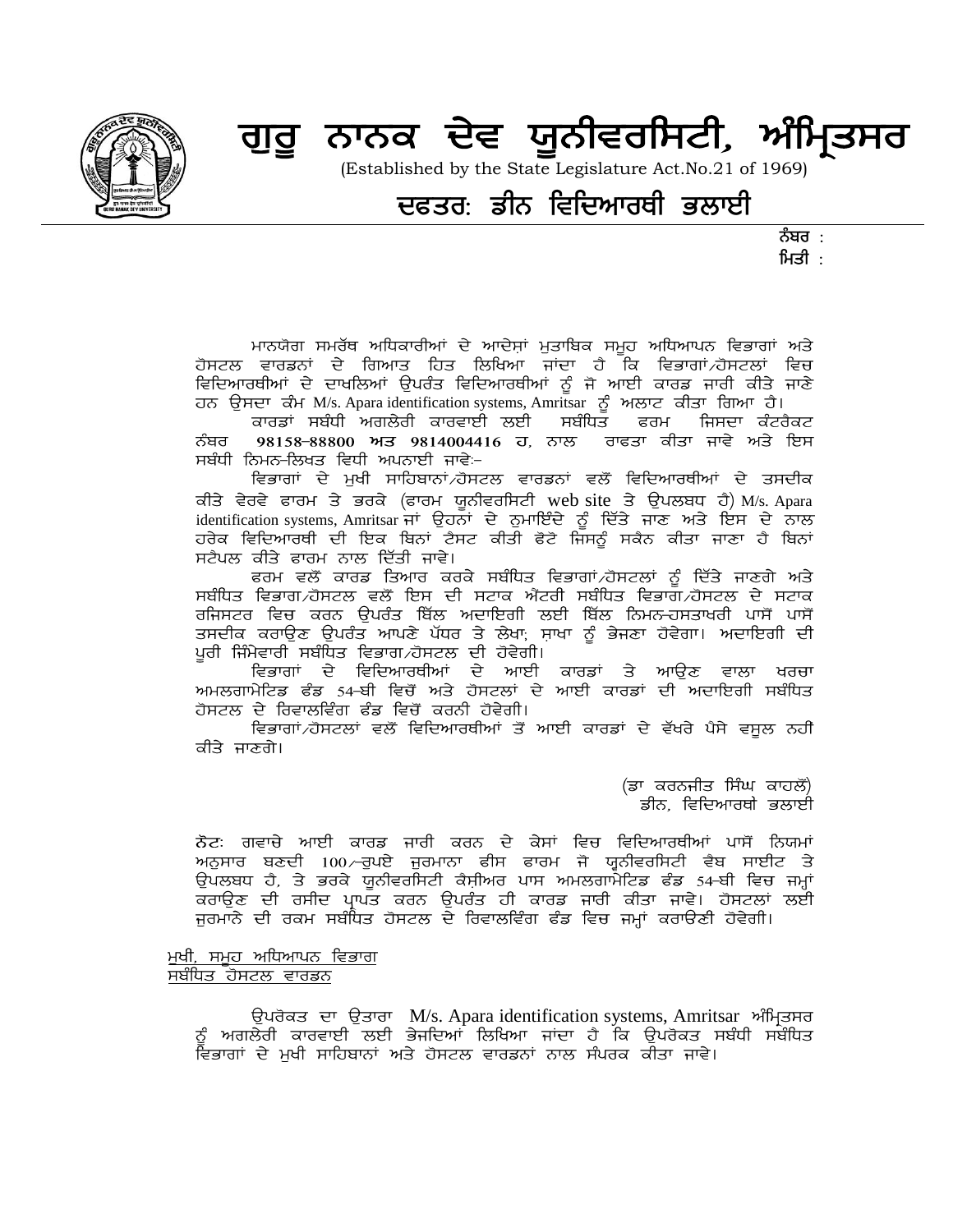## **GURU NANAK DEV UNIVERSITY,AMRITSAR**

# **STUDENT IDENTITY CARD FORM**

(All Performa fill in Block Letters)

| Application ID:<br>Name:   |  |  | <u> 2002 - Jan James James Barbara, president eta politikaria (h. 1878).</u> | (Mandatory)                                                                                                           | Affixed<br>passport size<br>photograph |
|----------------------------|--|--|------------------------------------------------------------------------------|-----------------------------------------------------------------------------------------------------------------------|----------------------------------------|
| Fathers' Name:             |  |  |                                                                              |                                                                                                                       |                                        |
| Date of Birth              |  |  |                                                                              |                                                                                                                       |                                        |
| Course:                    |  |  |                                                                              |                                                                                                                       |                                        |
| <b>Duration of Course:</b> |  |  |                                                                              | $(From ________ To ________) ________ Years$                                                                          |                                        |
| Department:                |  |  |                                                                              | <u> 1989 - Johann Stoff, deutscher Stoff, der Stoff, der Stoff, der Stoff, der Stoff, der Stoff, der Stoff, der S</u> |                                        |
| Date of Joining:           |  |  |                                                                              |                                                                                                                       |                                        |
| Class                      |  |  |                                                                              |                                                                                                                       |                                        |
|                            |  |  |                                                                              |                                                                                                                       |                                        |
|                            |  |  |                                                                              |                                                                                                                       |                                        |
|                            |  |  |                                                                              |                                                                                                                       |                                        |
|                            |  |  |                                                                              |                                                                                                                       |                                        |

Signature of the Student

 $\Gamma$ 

Signature of H.O.D. (With Seal)